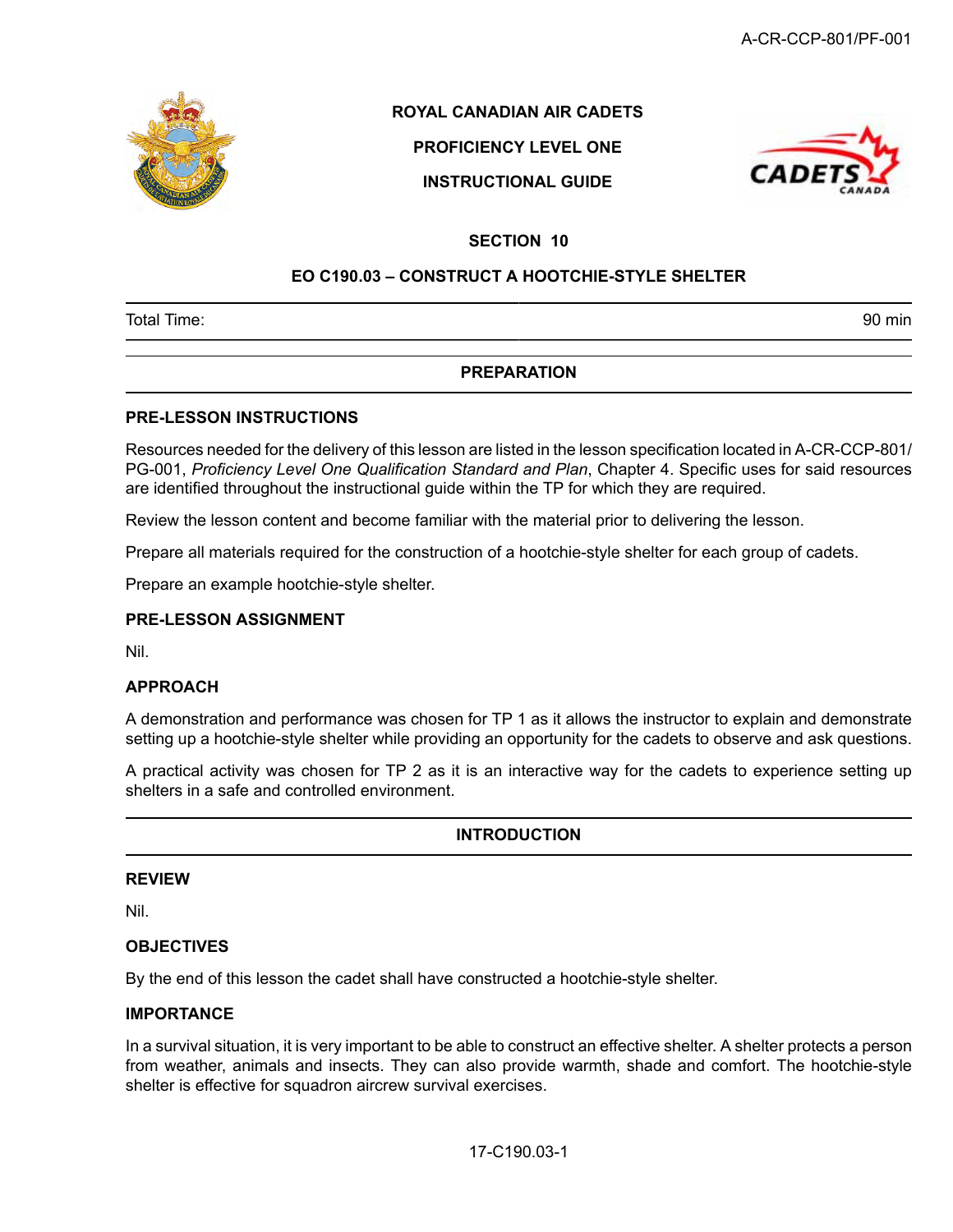# **Teaching Point 1 Explain and demonstrate the procedure for constructing a hootchie-style shelter.**

Time: 25 min Method: Demonstration Number of Time: 25 min Method: Demonstration Number of Time: 25 min Method: Demonstration Number of Time: 25 min Method: Demonstration Number of Time: 25 min Method: Demonstration Number

# **OBTAIN THE APPROPRIATE SUPPLIES**

In order to effectively build a hootchie-style shelter, the following supplies will be needed:

- Two military-style groundsheets that properly zip together (these are also called half shelters or utility sheets).
- Three metres of twine or thin rope.
- Several pegs or small twigs.
- Spade or small shovel.
- Knife or scissors.



*Note. Created by Director of Cadets 3, 2006, Ottawa, ON: Department of National Defence.*

Figure 1 Two Military Groundsheets



*Note. Created by Director of Cadets 3, 2006, Ottawa, ON: Department of National Defence.*

Figure 2 Appropriate Supplies

# **SELECTING A SITE**

- 1. Apply the site selection principles when constructing the hootchie.
- 2. Ensure that the two trees are spread approximately ten feet apart (or the length of the groundsheets allowing for approximately two feet for the entrance).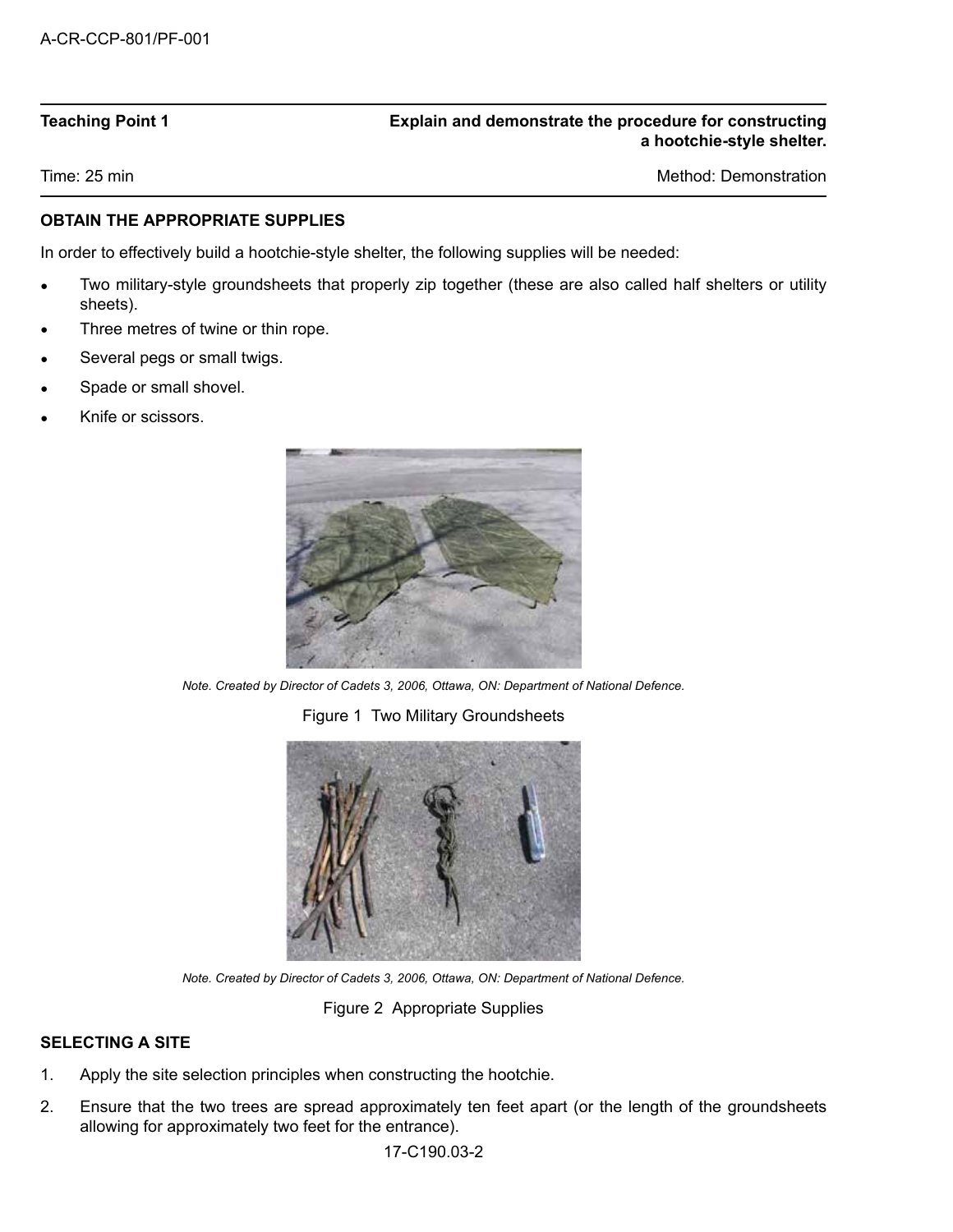## **CHECKING MATERIAL**

- 1. Inspect the material for fatigue and wear (should not have holes as it would allow rain and other objects into the completed shelter).
- 2. Ensure that the zippers on the groundsheets are not damaged.
- 3. Inspect the grommets on each groundsheet to ensure they are in good repair so that they can be utilized for holding pegs down.



*Note. Created by Director of Cadets 3, 2006, Ottawa, ON: Department of National Defence.*

#### Figure 3 Grommet

4. The twine used should be strong enough to hold the two groundsheets up and allow enough give for the fatigue that is experienced when cadets enter and leave the shelter.

# **ZIPPING THE GROUNDSHEETS**

1. The two groundsheets are zipped together to form a sufficient bond.



*Note. Created by Director of Cadets 3, 2006, Ottawa, ON: Department of National Defence.*

Figure 4 Zipping Groundsheets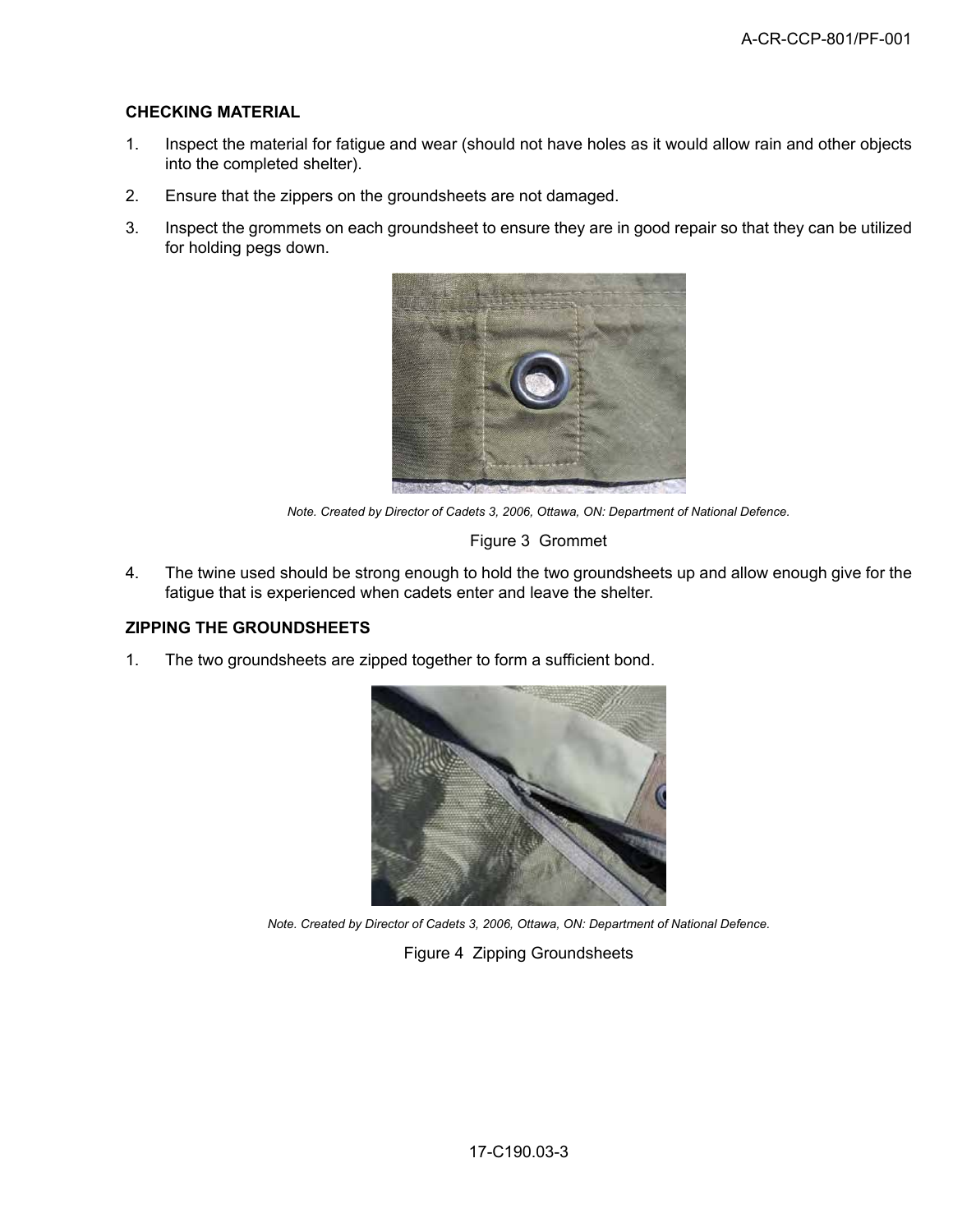

*Note. Created by Director of Cadets 3, 2006, Ottawa, ON: Department of National Defence.*

Figure 5 Two Groundsheets Zipped Together

# **TYING THE SHELTER TO TREES**

- 1. Using a clove hitch, tie each end of the zipped groundsheet to the two trees with the twine provided, cutting the excess twine for future use.
- 2. Ensure that the shelter is tied at the waist of the tallest occupant. This height allows enough head room when the shelter is complete.



*Note. Created by Director of Cadets 3, 2006, Ottawa, ON: Department of National Defence.*

Figure 6 Tying Shelter to a Tree

- 3. The two groundsheets should be pulled tight as possible between the two trees to prevent rain from collecting and stops the shelter from sagging after extended use.
- 4. When tying the shelter, ensure that the flap at the peak of the shelter covers the zipper and that there is enough room on one end for an entrance and exit.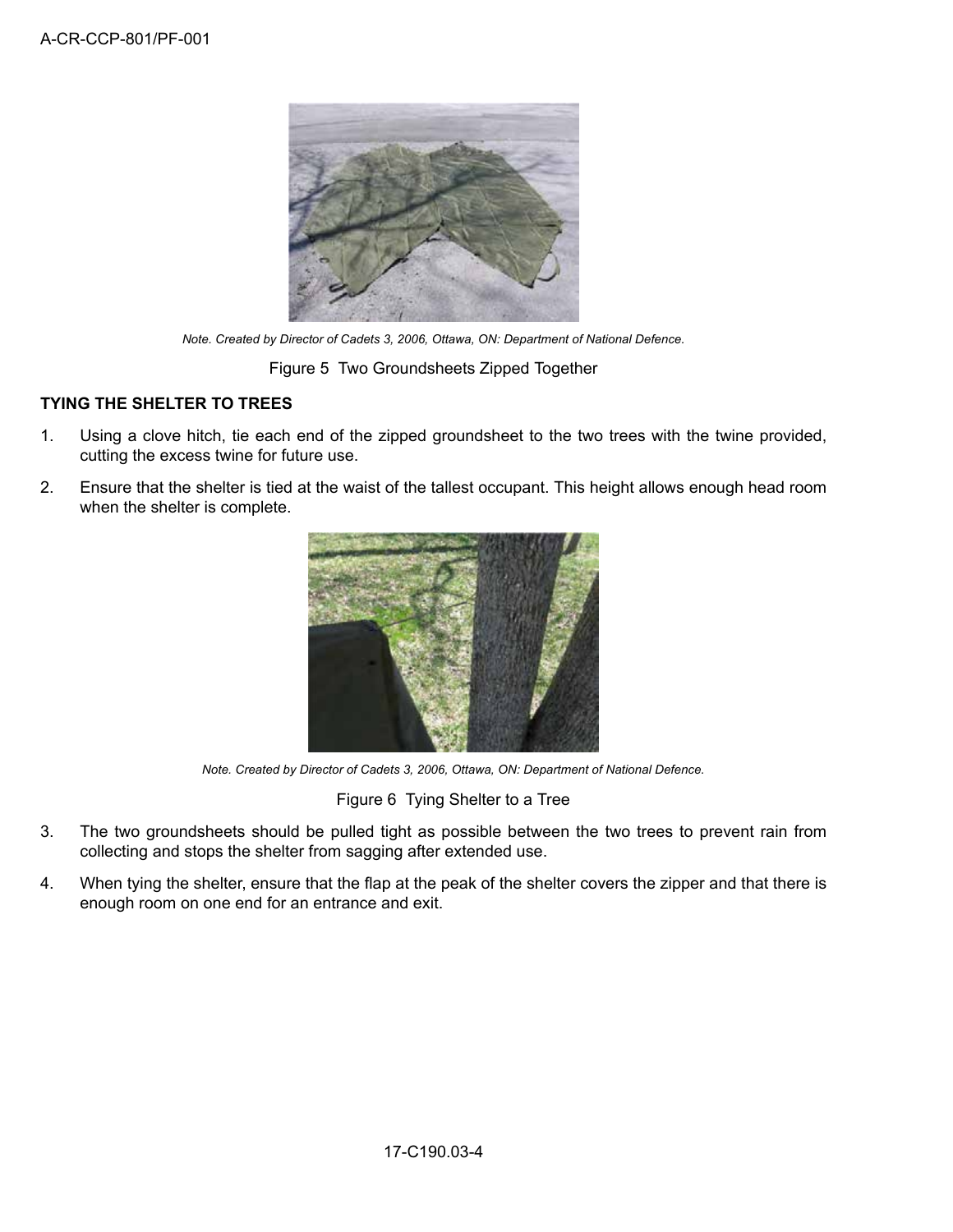

*Note. Created by Director of Cadets 3, 2006, Ottawa, ON: Department of National Defence.*

Figure 7 Shelter Tied to Two Trees

# **PEGGING**

- 1. Using an appropriate length string, pull the string through the grommets that run along the bottom of the groundsheets.
- 2. Tie the string together to form a loop. Using these loops, tightly pull each corner of the groundsheets out from the centre and peg them using small twigs.
- 3. Leave the edge of the groundsheet about 5 cm above the ground for ventilation.



*Note. Created by Director of Cadets 3, 2006, Ottawa, ON: Department of National Defence.*

Figure 8 Pulling Pegs Tight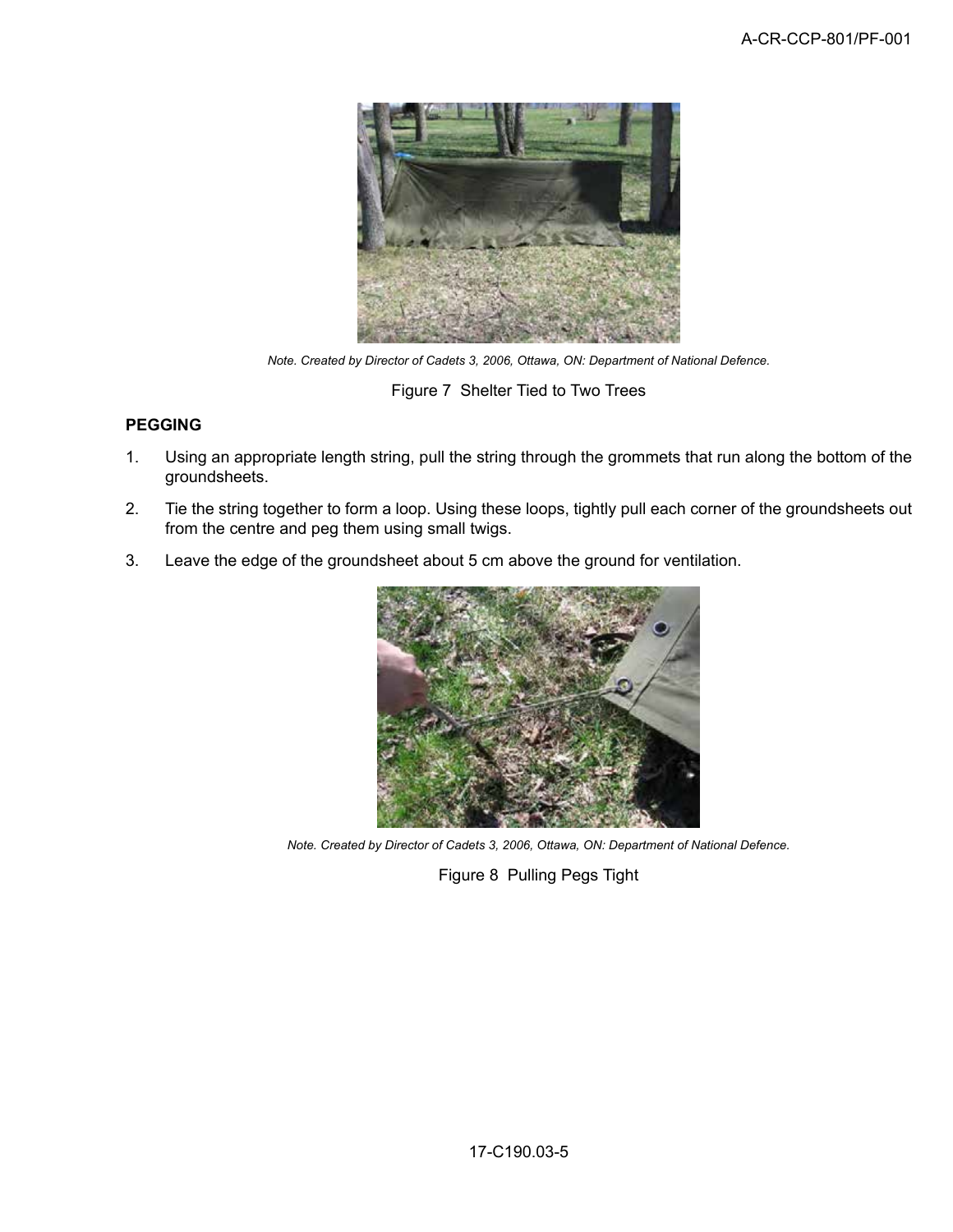

*Note. Created by Director of Cadets 3, 2006, Ottawa, ON: Department of National Defence.*

Figure 9 Shelter 5 cm Above the Ground

4. After the corners are pegged, peg the remaining grommets in between the two corners on each side.

When each side of the shelter is pegged, it should be flush, tight surface with no wrinkles. This tight surface allows for efficient run-off of rain.



*Note. Created by Director of Cadets 3, 2006, Ottawa, ON: Department of National Defence.*

Figure 10 Flush, Tight Surface

Ensure that the flaps for the doors are tied together prior to pegging. If the doors are not tied they may not tie together properly when the shelter is tightly pegged.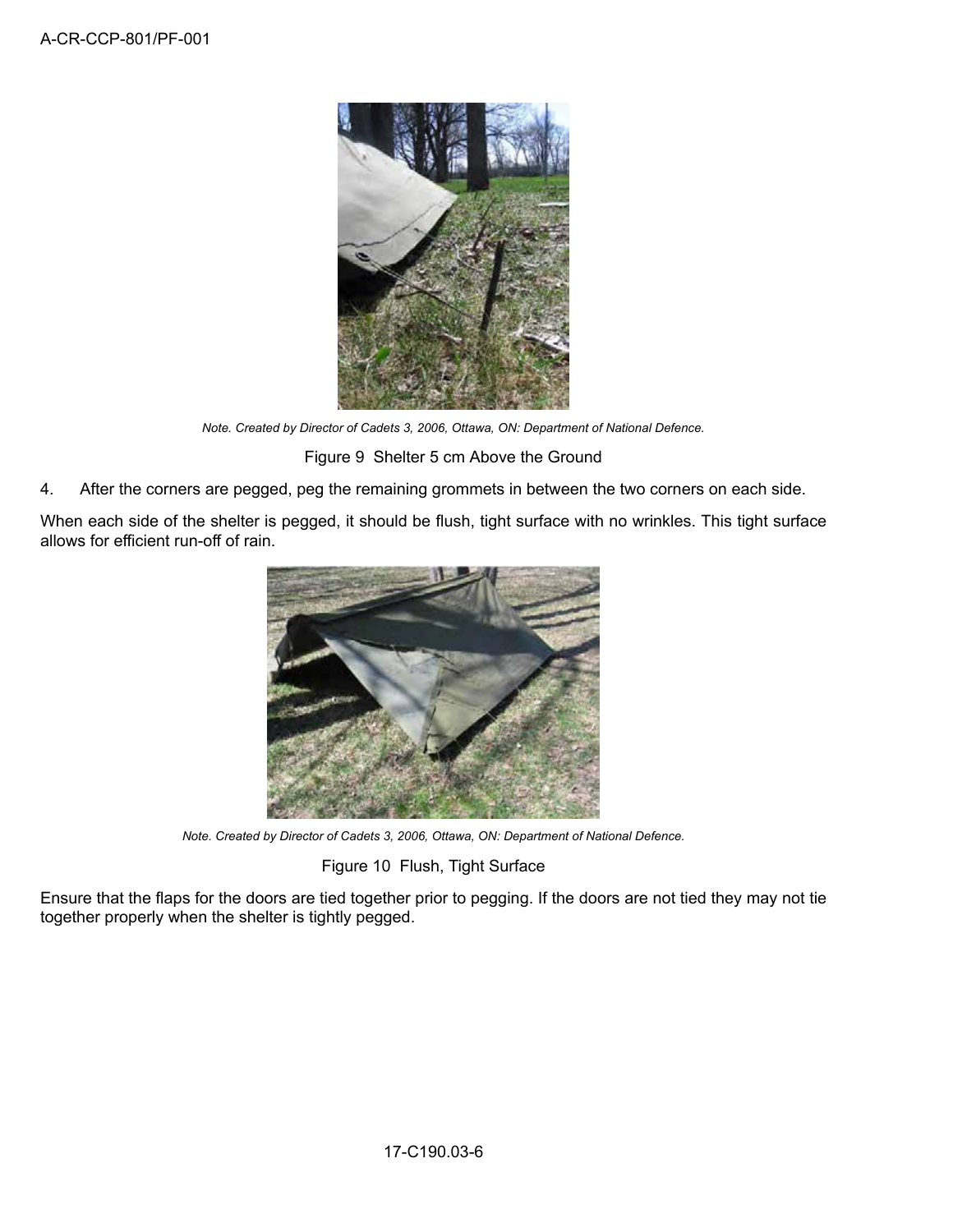

*Note. Created by Director of Cadets 3, 2006, Ottawa, ON: Department of National Defence.*

Figure 11 Doors Tied Together

# **DIGGING TRENCHES**

- 1. Dig small trenches 10 cm away from the sides of the shelter to allow for effective drainage of rainwater.
- 2. Trenches should be approximately 10 cm in width and 5–10 cm deep.
- 3. When the shelter is complete, dry grass or hay can be used as bedding.



*Note. Created by Director of Cadets 3, 2006, Ottawa, ON: Department of National Defence.* Figure 12 Completed Hootchie-style Shelter

17-C190.03-7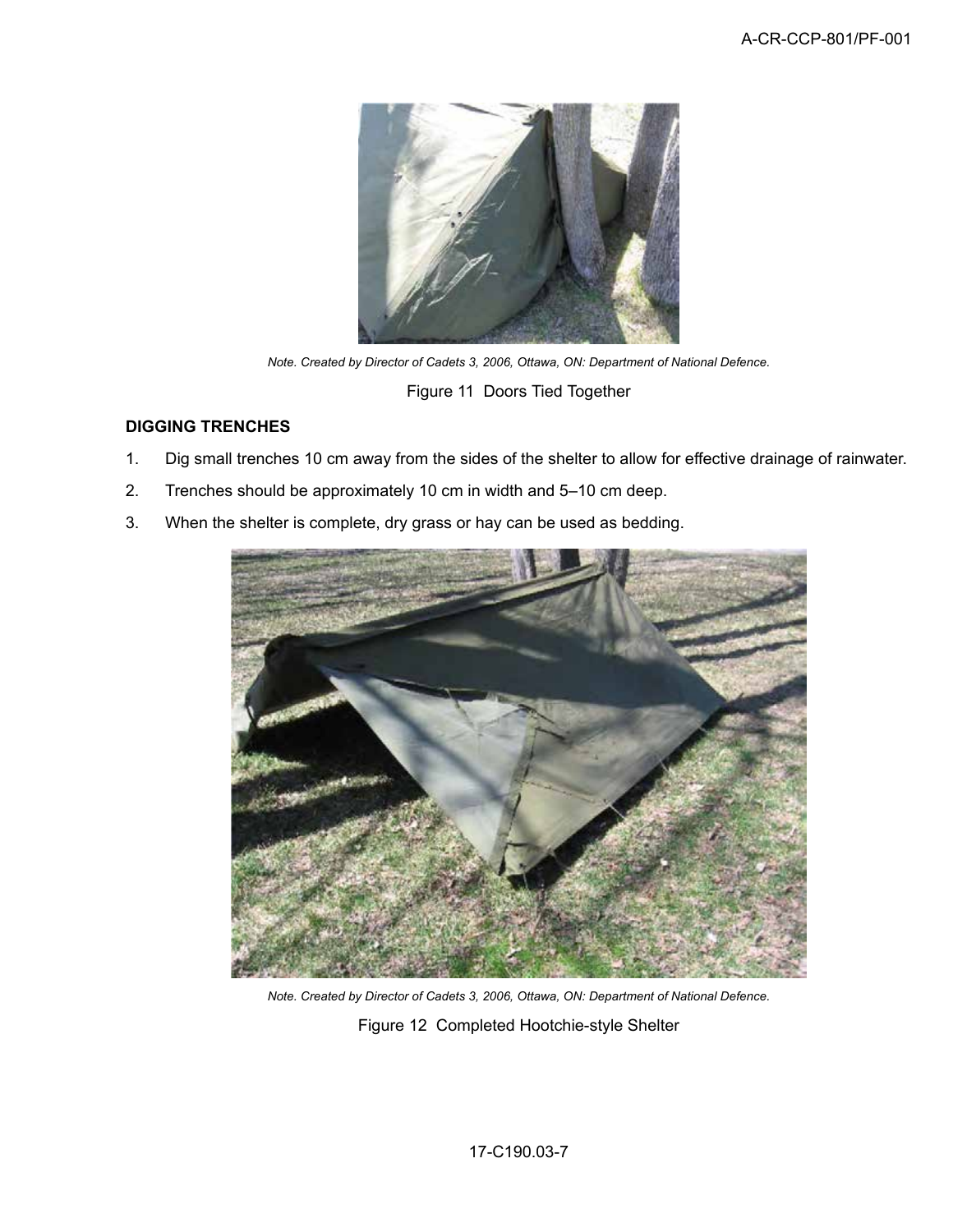#### **Teaching Point 2 Have the cadets construct a hootchie-style shelter.**

Time: 60 min Method: Practical Activity

# **ACTIVITY**

### **OBJECTIVE**

The objective of this activity is to have the cadets construct a hootchie-style shelter.

#### **RESOURCES**

- Two groundsheets,
- Three metres of twine or thin rope,
- Several pegs or small twigs,
- Spade or small shovel,
- Knife or scissors, and
- Flagging tape.

# **ACTIVITY LAYOUT**

Nil.

# **ACTIVITY INSTRUCTIONS**

- Divide the cadets into groups of two. Each group member should be of the same gender.
- Direct cadets to find a suitable site to build a hootchie-style shelter.
- Issue required resources to each group of cadets.
- Direct each group to construct a hootchie-style shelter.

#### **SAFETY**

Nil.

# **END OF LESSON CONFIRMATION**

The cadets' participation in the activity will serve as confirmation of this lesson.

## **CONCLUSION**

## **HOMEWORK / READING / PRACTICE**

Nil.

# **METHOD OF EVALUATION**

Nil.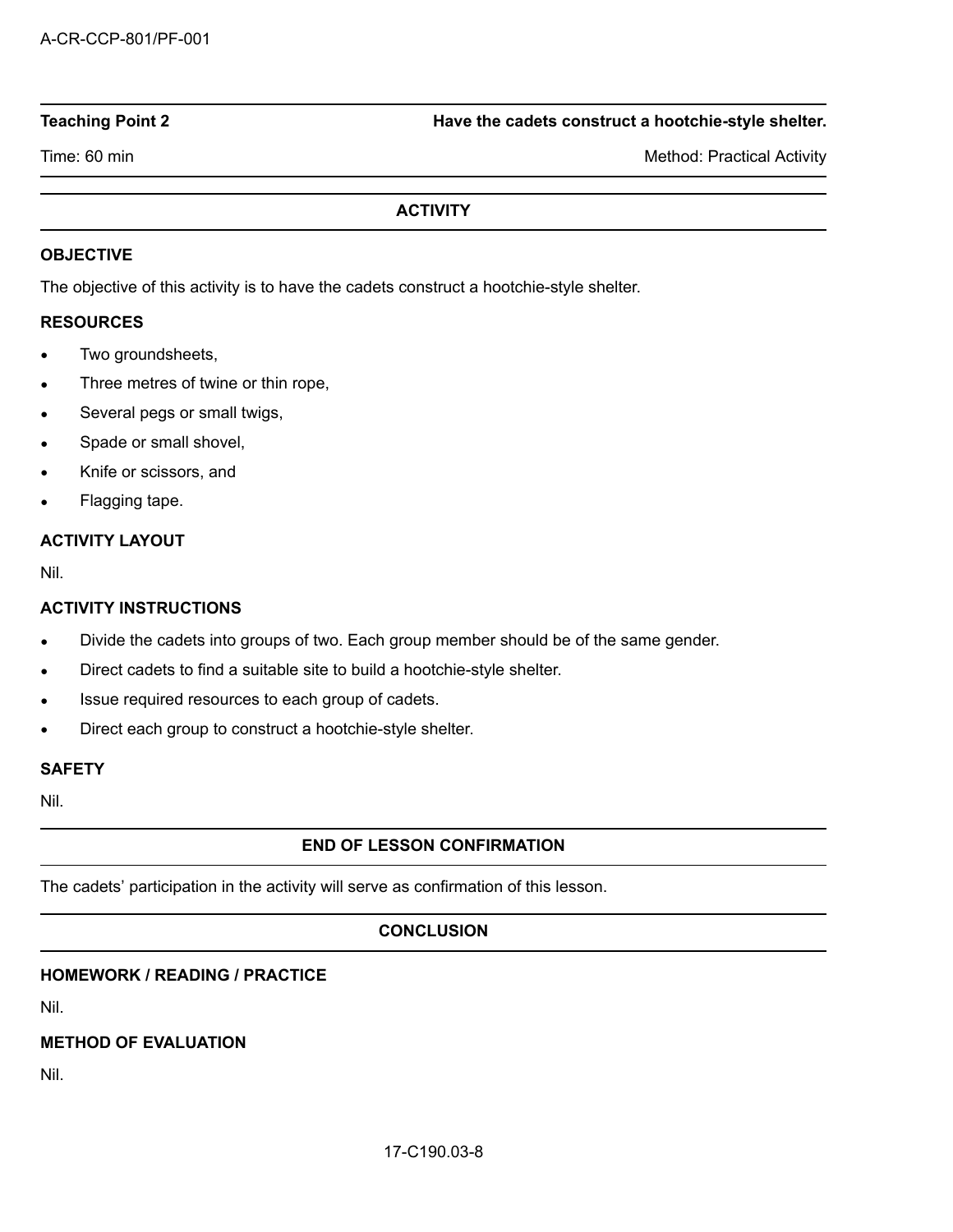## **CLOSING STATEMENT**

In a survival situation, it is very important to be able to construct an effective shelter. A shelter protects a person from weather, animals and insects. They can also provide warmth, shade and comfort. The hootchie-style shelter is effective for squadron aircrew survival exercises.

#### **INSTRUCTOR NOTES / REMARKS**

The directives outlined in CATO 11-08 *Environmental Protection and Stewardship* are to be adhered to during this training.

#### **REFERENCES**

C3-002 ISBN 0-00-653140-7 Wiseman, J. (1999). *The SAS survival handbook*. Hammersmith, London: HarperCollins Publishers.

C3-003 ISBN 1-896713-00-9 Tawrell, P. (1996). *Camping and Wilderness Survival: The ultimate outdoors book*. Green Valley, ON: Author.